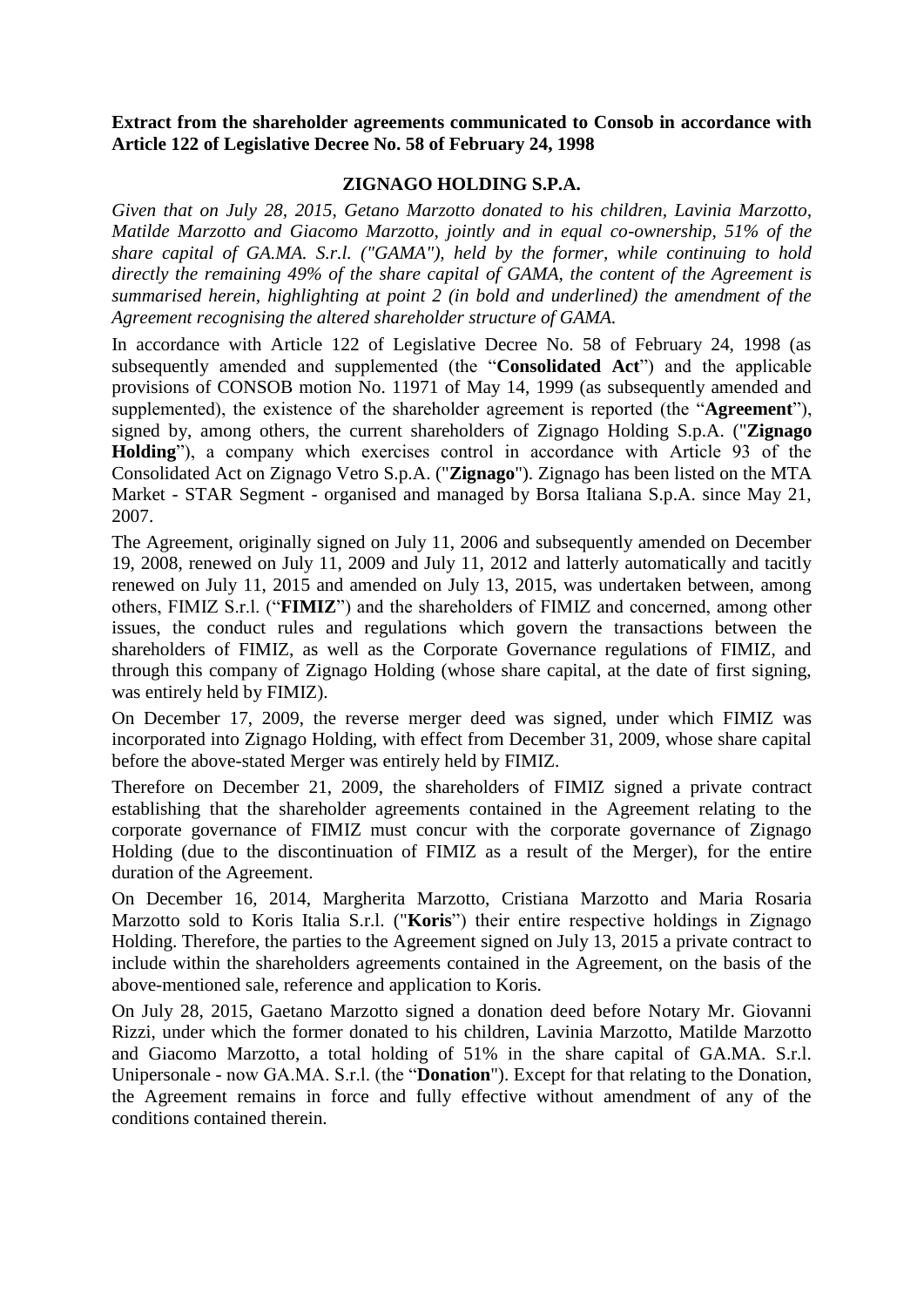#### **1. COMPANY WHOSE FINANCIAL INSTRUMENTS ARE SUBJECT TO THE AGREEMENT**

The currently applicable Agreement governs relations between the shareholders of Zignago Holding (as better indicated at paragraph 2 below), who agree to terms upon the Zignago Holding shares held by each Zignago Holding shareholder involved (the "**Zignago Holding Investment**") and commit to contribute any further holdings, equity financial instruments and/or other investments in Zignago Holding, however devolving, or which the Zignago Holding shareholders directly and/or indirectly acquire ownership of in the future, therefore also concerning voting responsibilities and rights at the Shareholders' Meetings.

Zignago Holding is an Italian registered company, with registered office in Fossalta di Portogruaro (VE), via Ita Marzotto 8, tax no. 03781170281 and is enrolled in the Venice Companies Registration Office.

#### **2. FINANCIAL INSTRUMENTS AND PARTIES SUBJECT TO THE AGREEMENT**

The parties subject to the Agreement are the shareholders of Zignago Holding: **GA.MA. S.r.l.** ("**GA.MA.**"), MARVIT S.r.l. Unipersonale ("**MARVIT**"), LIBRA S.r.l. ("**LIBRA**"), LUMAR S.r.l. ("**LUMAR**"), Koris (jointly the "**Zignago Holding shareholders**"), in addition to Gaetano Marzotto, Stefano Marzotto, Nicolò Marzotto and Luca Marzotto (hereafter, together with the shareholders of Zignago Holding, the "**Parties**").

|             |  |  | The financial instruments of Zignago Holding held by shareholders of Zignago Holding are |  |
|-------------|--|--|------------------------------------------------------------------------------------------|--|
| as follows: |  |  |                                                                                          |  |

| <b>SHAREHOLDER</b> | ZIGNAGO HOLDING STAKE |
|--------------------|-----------------------|
| GA.MA. (1)         | 19.484%               |
| MARKIT(2)          | 23.512%               |
| LUMAR(3)           | 24.569%               |
| LIBRA $(4)$        | 23.765%               |
| Koris              | 8.670%                |
| <b>TOTAL</b>       | 100.000%              |

(1) The share capital of GA.MA. S.r.l. of Euro 10,383.36 is 49% held by Gaetano Marzotto and 51%, jointly and in equal co-ownership, by Lavinia Marzotto, Matilde Marzotto and Giacomo Marzotto.

(2) The share capital of MARVIT S.r.l. Unipersonale of Euro 98,641.92 is entirely held by Stefano Marzotto.

(3) The share capital of LUMAR S.r.l. of Euro 10,400.00 is held for a nominal amount of Euro 10,296.00 by Luca Marzotto and for a nominal amount of Euro 104.00 by Nicolò Marzotto.

(4) The share capital of LIBRA S.r.l. of Euro 11,000.00 is held for a nominal amount of Euro 10,890.00 by Nicolò Marzotto and for a nominal amount of Euro 110.00 by Luca Marzotto.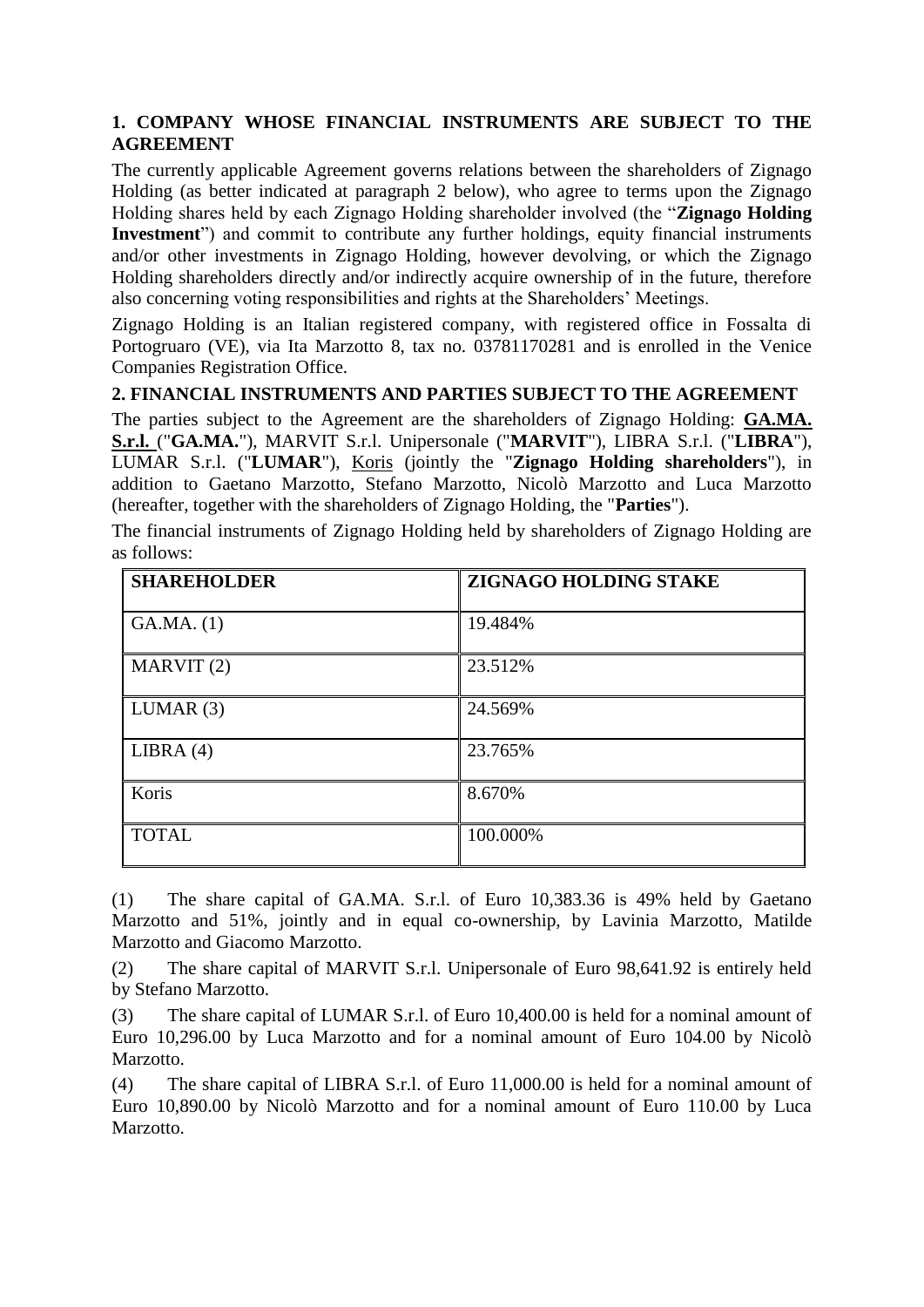(5) The share capital of Koris Italia S.r.l. of Euro 93,600.00 is held for a nominal Euro 31,200.00 by Cristina Marzotto, for a nominal Euro 31,200.00 by Margherita Marzotto and for a nominal Euro 31,200.00 by Maria Rosaria Marzotto.

# **3. CONTROL OF THE LISTED COMPANY AS A RESULT OF THE AGREEMENT**

Zignago Holding exercises direct control on Zignago in accordance with Article 93 of the Consolidated Act. However, under the clauses contained in the Agreement, no Party individually exercises control on Zignago Holding.

# **4. CONTENT OF THE AGREEMENT**

(A) Zignago Holding Shareholders' Meeting motion quorum

The Shareholders' Meetings are validly constituted with the presence of shareholders representing at least half of the share capital and passes motions by absolute majority, with the exception of motions concerning the following matters, for which a favourable vote of 75% of the share capital represented at the Shareholders' Meeting is required:

- (a) the amendment of the incorporation deed and the By-Laws;
- (b) capital operations in general;
- (c) mergers and spin-offs;

(d) transactions with related parties (in the case of the abstention of the interested party, the 75% majority of the present article excludes the abstaining shareholder from the share capital calculation);

- (e) the issue of debt securities;
- (f) the winding-up, liquidation and withdrawal from liquidation of Zignago Holding;
- (g) the appointment, replacement and powers of the liquidators;
- (h) the transfer of all or part of the investments held by Zignago Holding.
- (B) Composition and motion quorums of the Board of Directors of Zignago Holding

The Board of Directors of Zignago Holding, which will remain in office for 3 (three) years and therefore until the approval by the Shareholders' Meeting of Zignago Holding of the financial statements concerning the final year, will be composed of 6 (six) members and will be appointed as follows: GA.MA, MARVIT, LUMAR and LIBRA (the "**Four**") will each have the right to directly appoint 1 (one) director and therefore in total 4 (four); the Four will also have the right to jointly appoint a further director; Koris will have the right to appoint 1 (one) director.

The favourable vote of at least 5 (five) of the 6 (six) Board members will be required for the approval of any decision concerning: (i) amendments to the incorporation deeds and the By-Laws, capital operations in general and mergers and spin-offs; (ii) the obtaining of external funding by Zignago Holding and the establishment of the relative terms and conditions; (iii) transactions with related parties.

Where it is not possible for the Board of Directors of Zignago Holding to pass a motion for two consecutive meetings held not less than 10 days apart in relation to proposals concerning the matters at numbers (i), (ii) and (iii), the Shareholders of Zignago Holding agree that such motions are not adopted.

(C) Restriction on transfer of Zignago Holding shares

For a period of 3 (three) years from the entry into force of the Agreement, Zignago Holding Shareholders may not transfer, under any form, directly or indirectly, their Zignago Holding Investment, in full or in part, without the prior written consent of the other Zignago Holding Shareholders. In partial derogation of this rule, each Zignago Holding Shareholder may transfer their Zignago Holding Investment on the condition that the transfer concerns the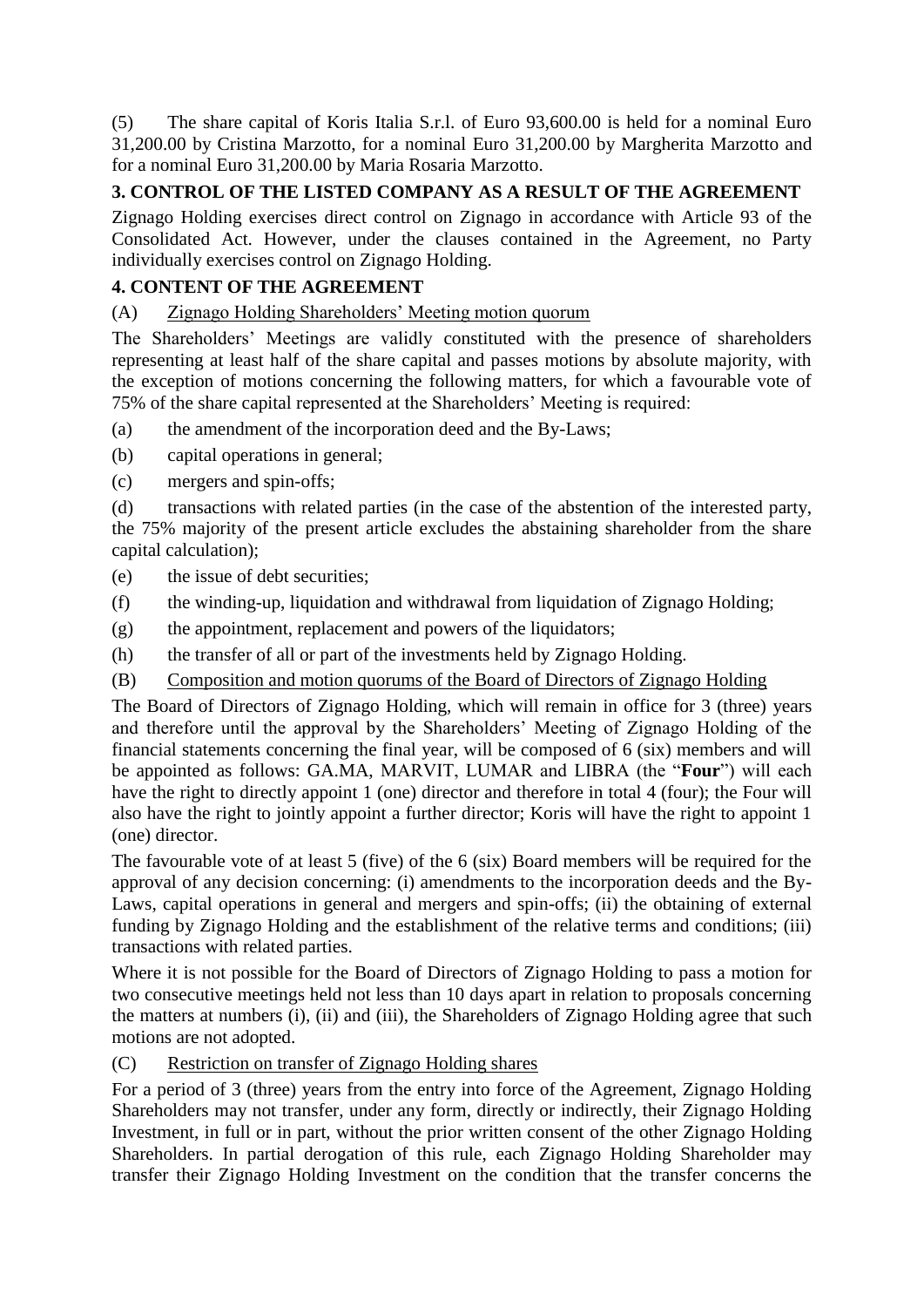totality of their Zignago Holding Investment and that it is made in favour of another Zignago Holding Shareholder.

Gaetano Marzotto, Stefano Marzotto, Luca Marzotto and Nicolò Marzotto, for the duration of the Agreement, individually commit to refrain from transferring to third parties control of Zignago Holding. In the case of the non-fulfilment of the non-transferability obligations above, the Zignago Holding Shareholder not in compliance irrevocably concedes to the other Zignago Holding Shareholders the right to acquire pro-quota all, and not less than all, of the Zignago Holding Investment held by them. In the case in which one or more Zignago Holding Shareholders do not intend to acquire the Zignago Holding Investment, the other Zignago Holding Shareholders are recognised the right to increase their holding in a proportional measure. The price of the Zignago Holding Investment will correspond to its nominal value.

### (D) Right to withdrawal

Where a Zignago Holding Shareholder intends to transfer the ownership of all or part of their Zignago Holding Investment to other Zignago Holding Shareholders, the pre-emption right is permitted according to the rules established by the Agreement, except for transfers made by the Three Shareholders in favour of a legal person which jointly holds Control.

### (E) Shareholder loans

The Parties are required to make shareholder loans in favour of Zignago Holding, in accordance with that stated in the Agreement. Zignago Holding will effect to the Zignago Holding Shareholders, in proportion to the Zignago Holding Investment held by each, from 2007 and with each year considered as June 1 to May 31, an annual repayment of the shareholder loans in place until the full settlement of the loans.

#### (F) Remedies for the violation of the underlying obligations

The Agreement establishes penalty clauses considered as substantial for violation of the obligations.

## **5. DURATION OF THE AGREEMENT**

The Agreement became effective on July 11, 2006 with an original duration of three years. Upon expiry, the Agreement renews automatically for 3 years with the exception of the case in which one of the Parties revokes the renewal through sending a written communication to the other Parties at least six months before the expiry of the relative term.

The Agreement was renewed on July 11, 2009 for a period of three years and again on July 11, 2012 for three years. The Agreement was last renewed on July 11, 2015 for a period of a further three years.

#### **6. FILING OF THE AGREEMENT**

The Agreement and subsequent amendments were filed at the Venice Companies Registration Office, latterly on July 31, 2015.

## **7. NATURE OF THE SHAREHOLDER AGREEMENTS**

The shareholder agreements contained in the Agreement fall within Article 122, paragraph 5, letter b) and letter c) of the Consolidated Act.

The present extract comprises a summary of the clauses contained in the Agreement, solely for the purposes of publication under Article 122, paragraph 1, letter b) of the Consolidated Act.

For all purposes, the full text of the Agreement, as communicated and filed in accordance with Article 122, paragraph 1, letter a) and letter c) of the Consolidated Act, is exclusively applicable.